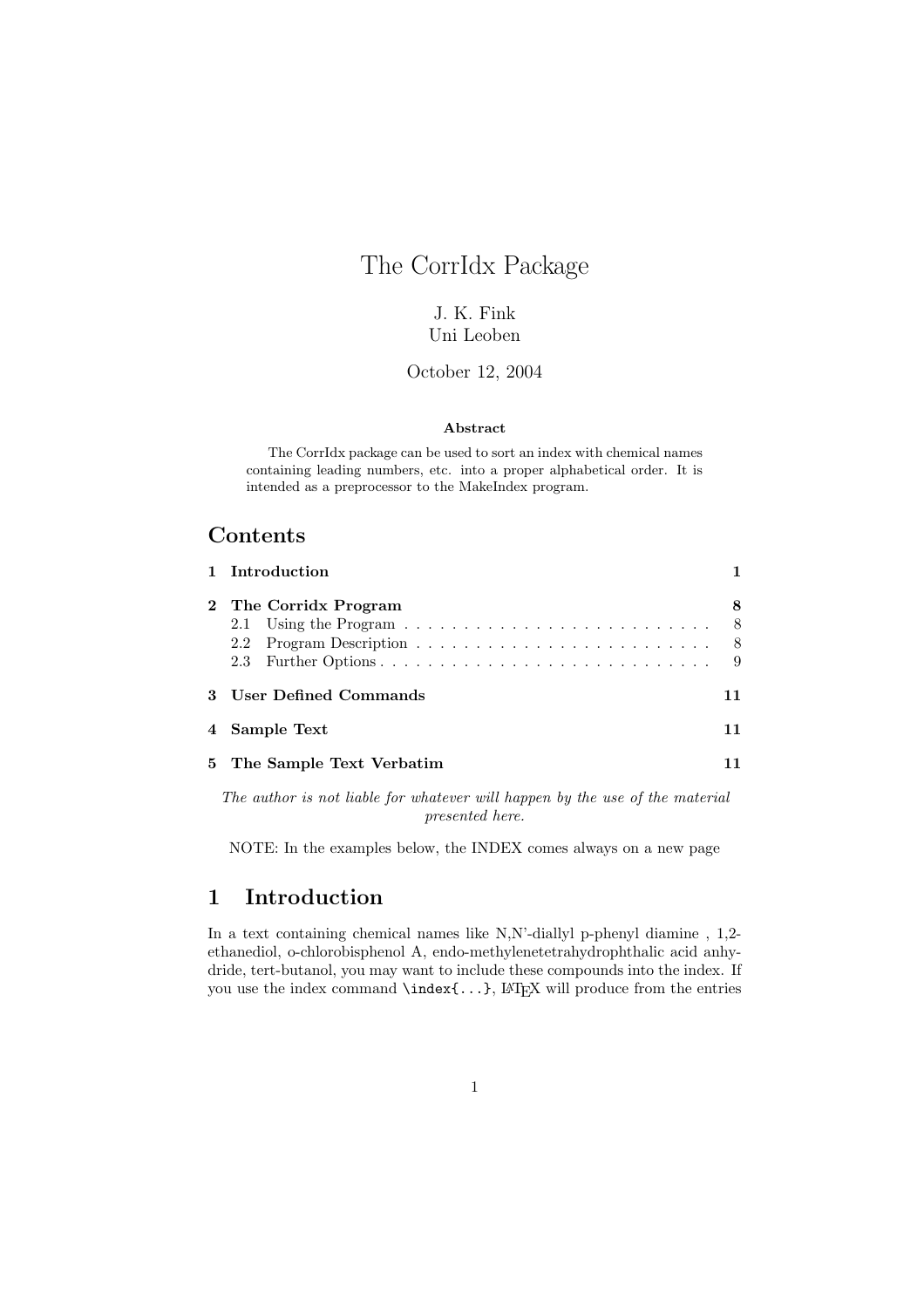```
\index{1,2-ethanediol}
\index{o-chlorobisphenol~A}
\index{endo-methylenetetrahydrophthalic acid anhydride}
\index{tert-butanol}
\index{N,N'-diallyl p-phenyl diamine}
```
with the LATEX command **\MakeIndex** a  $\ast$ .idx file looking like

```
\indexentry{1,2-ethanediol}{1} \indexentry{o-chlorobisphenol~A}{1}
\indexentry{endo-methylenetetrahydrophthalic acid anhydride}{1}
\indexentry{tert-butanol}{1} \indexentry{N,N'-diallyl p-phenyl
diamine}{1}
```
and the program MakeIndex produces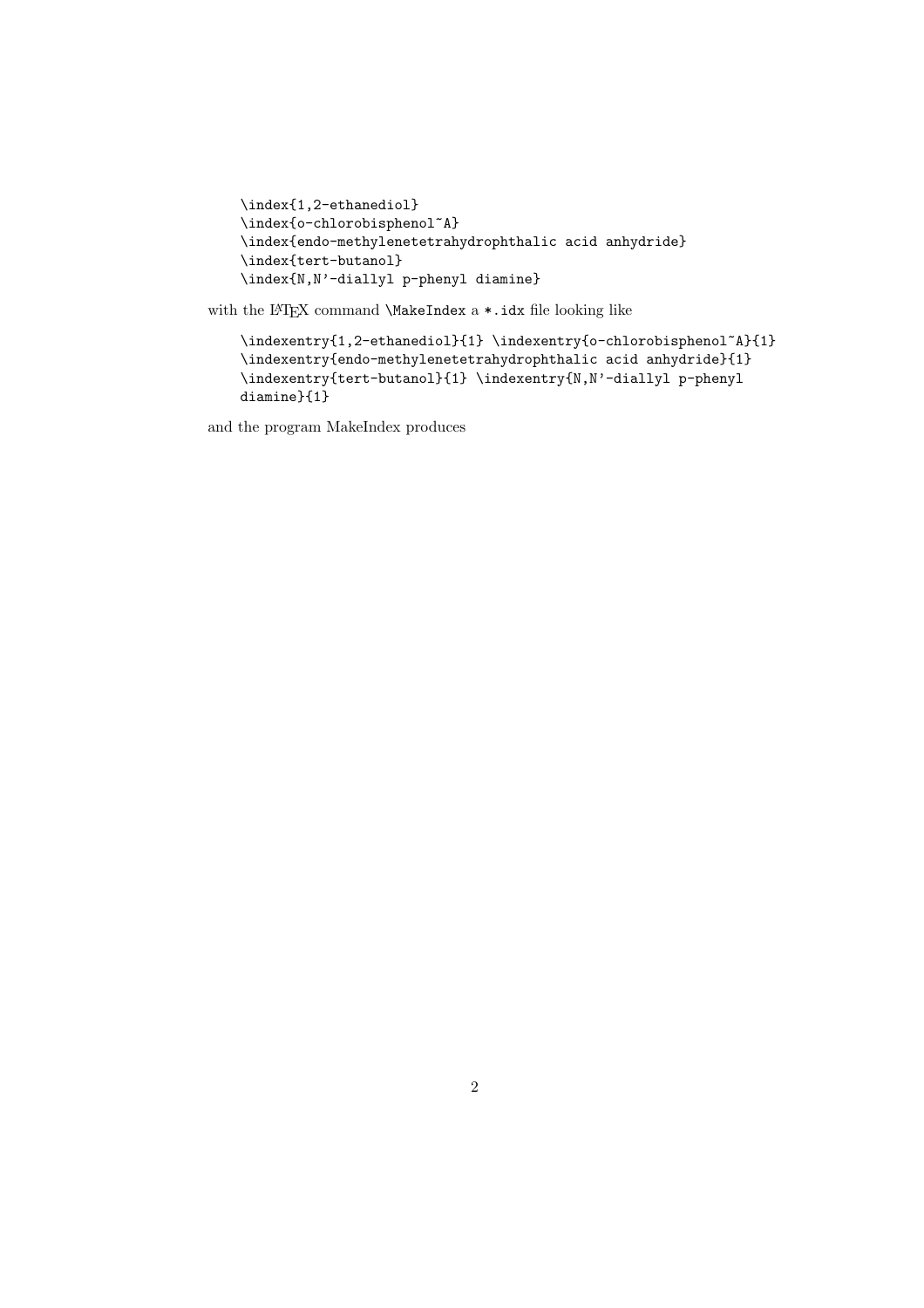1,2-ethanediol, 1

endo-methylenetetrahydrophthalic acid anhydride, 1

N,N'-diallyl p-phenyl diamine, 1

o-chlorobisphenol A, 1

tert-butanol, 1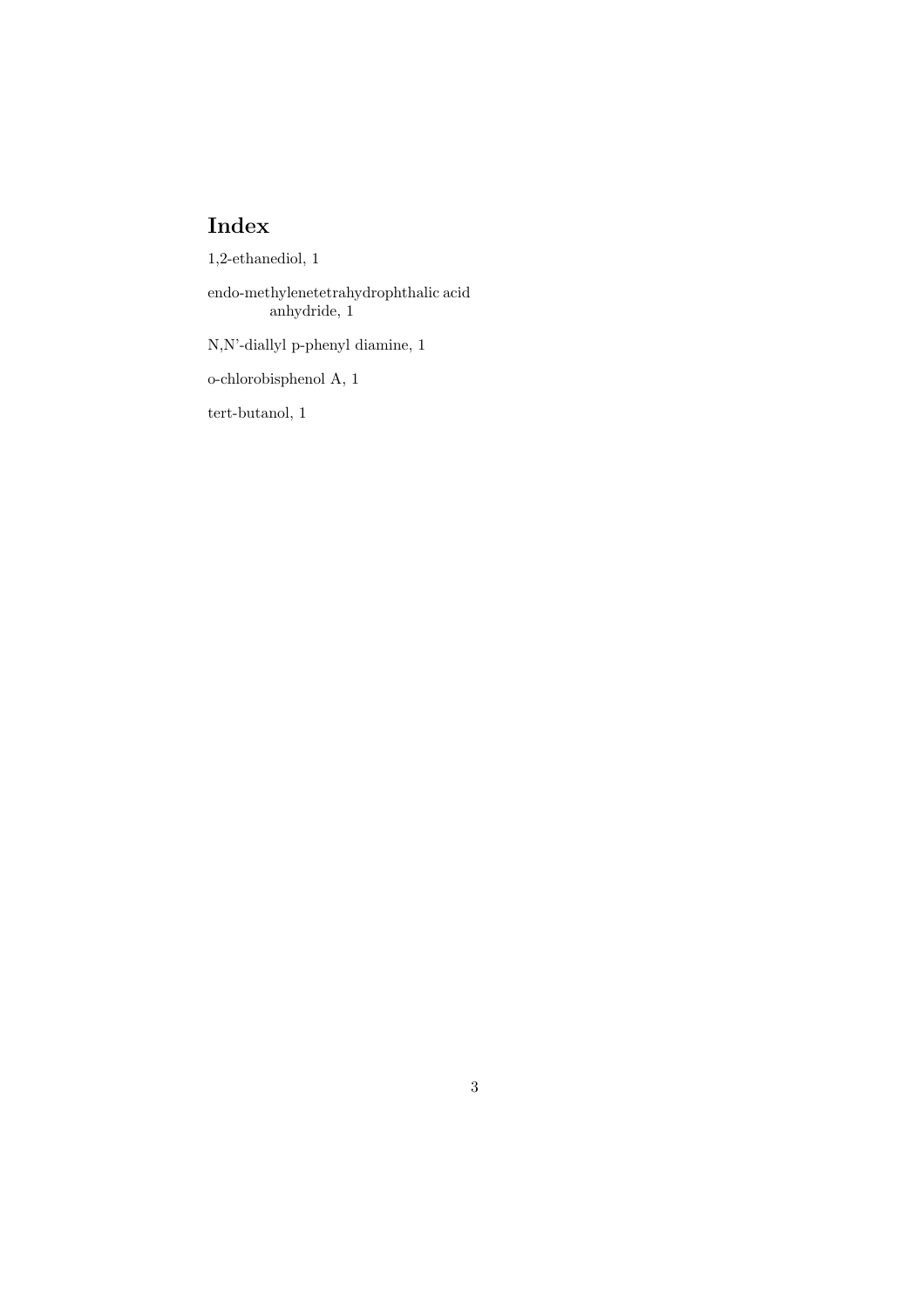Note that we differentiate in between the LATEX command \MakeIndex and the MakeIndex program. We are using \usepackage{makeidx}.

Now, you may find that the sort order in the example above is not satisfactory. Therefore you must use the @ in the index command to force a certain sort order. Try now the following index entries

\index{ethanediol@1,2-ethanediol} \index{chlorobisphenol@o-chlorobisphenol~A} \index{methylenetetrahydrophthalic@endo-methylenetetrahydrophthalic acid anhydride} \index{butanol@tert-butanol} \index{diallyl@N,N'-diallyl-p-phenyl diamine}

and the MakeIndex program will produce now a more satisfactory result. This is shown now: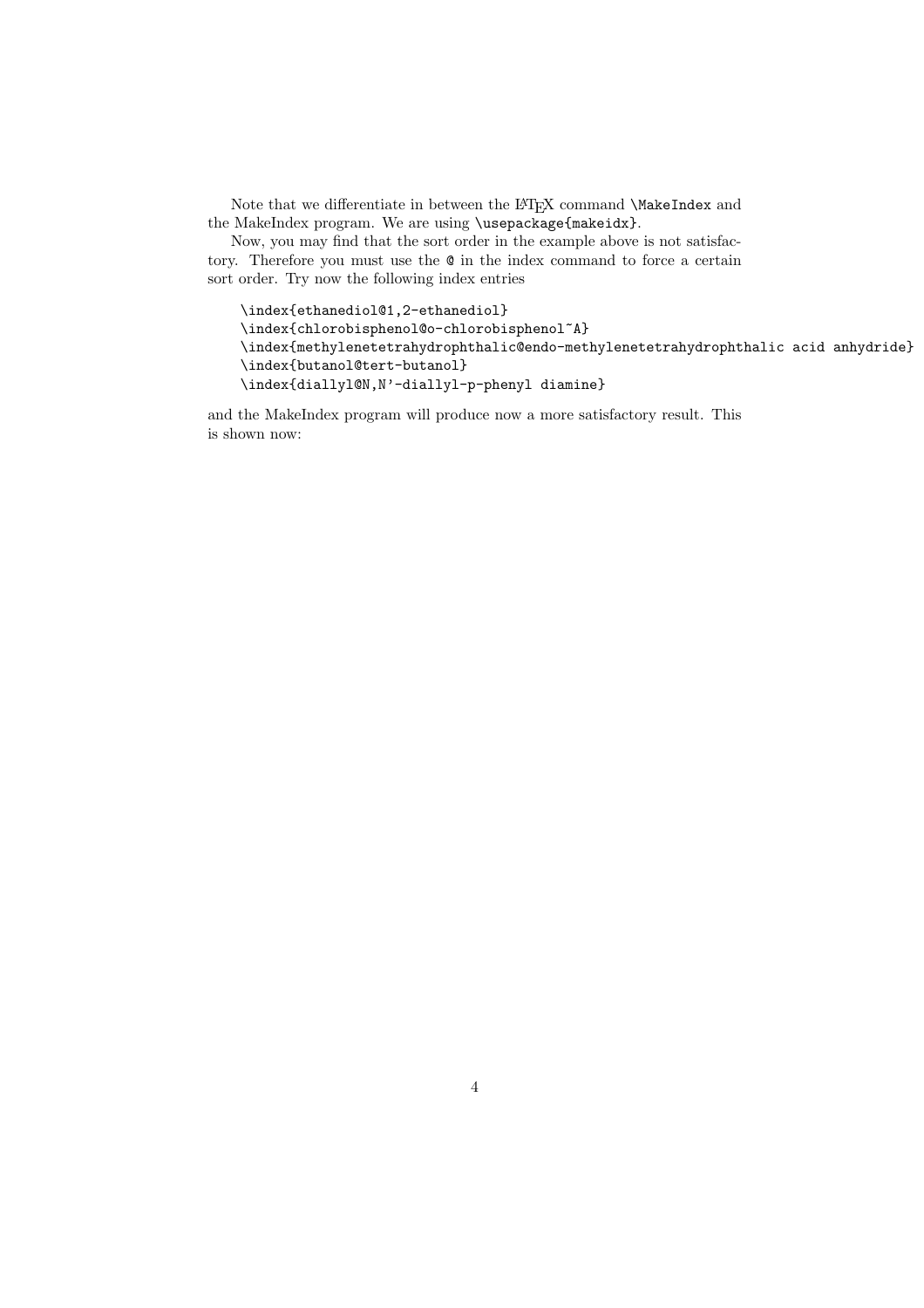tert-butanol, 3

o-chlorobisphenol A, 3

N,N'-diallyl-p-phenyl diamine, 3

1,2-ethanediol, 3

endo-methylenetetrahydrophthalic acid anhydride, 3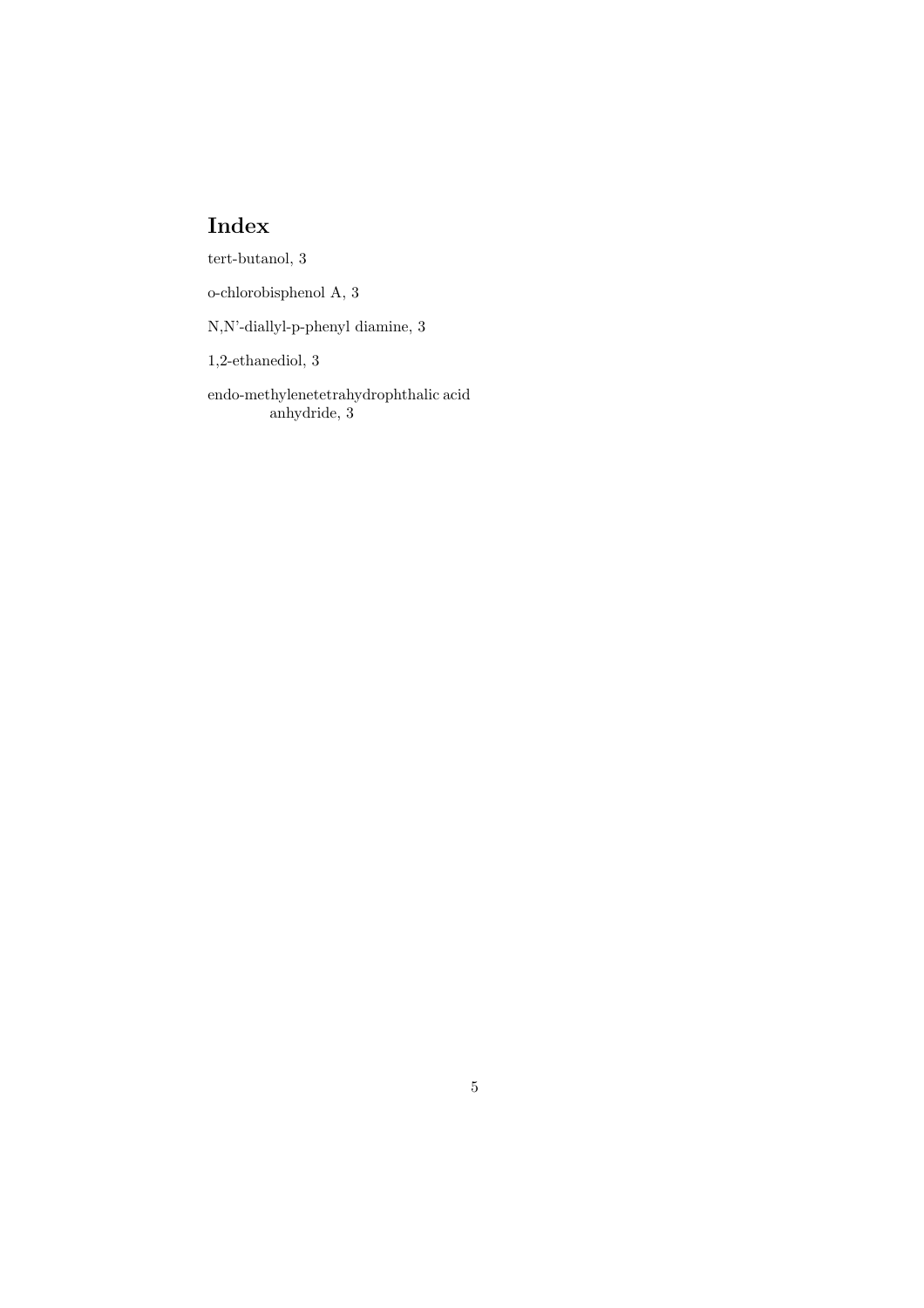The MakeIndex program uses the  $\ast$ . idx file and produces a  $\ast$ . ind file. We try now another type of index entries like this

```
\index{chem @1,2-ethanediol}
\index{chem @o-chlorobisphenol~A}
\index{chem @endo-methylenetetrahydrophthalic acid anhydride}
\index{chem @tert-butanol}
\index{chem @N,N'-diallyl p-phenyl diamine}
\index{chem @curing}
\index{chem @synthesis}
```
A single run with the LATEX command \MakeIndex in the text produces

```
\indexentry{chem @1,2-ethanediol}{5}
\indexentry{chem @o-chlorobisphenol~A}{5}
\indexentry{chem @endo-methylenetetrahydrophthalic acid anhydride}{5}
\indexentry{chem @tert-butanol}{5}
\indexentry{chem @N,N'-diallyl p-phenyl diamine}{5}
\indexentry{chem @curing}{5}
\indexentry{chem @synthesis}{5}
```
Now we run the corridx program as preprocessor and get a modified preprocessed file \*.idx looking like

```
\indexentry{chem ethanediol@1,2-Ethanediol}{5}
\indexentry{chem chlorobisphenol~a@o-Chlorobisphenol~A}{5}
\indexentry{chem methylenetetrahydrophthalicacidanhydride@endo-Methylenetetrahydrophtha
\indexentry{chem butanol@tert-Butanol}{5}
\indexentry{chem diallylphenyldiamine@N,N'-Diallyl p-phenyl diamine}{5}
\indexentry{chem curing@Curing}{5}
\indexentry{chem synthesis@Synthesis}{5}
```
Further, the MakeIndex program produces from this file an \*.ind file that is printed out as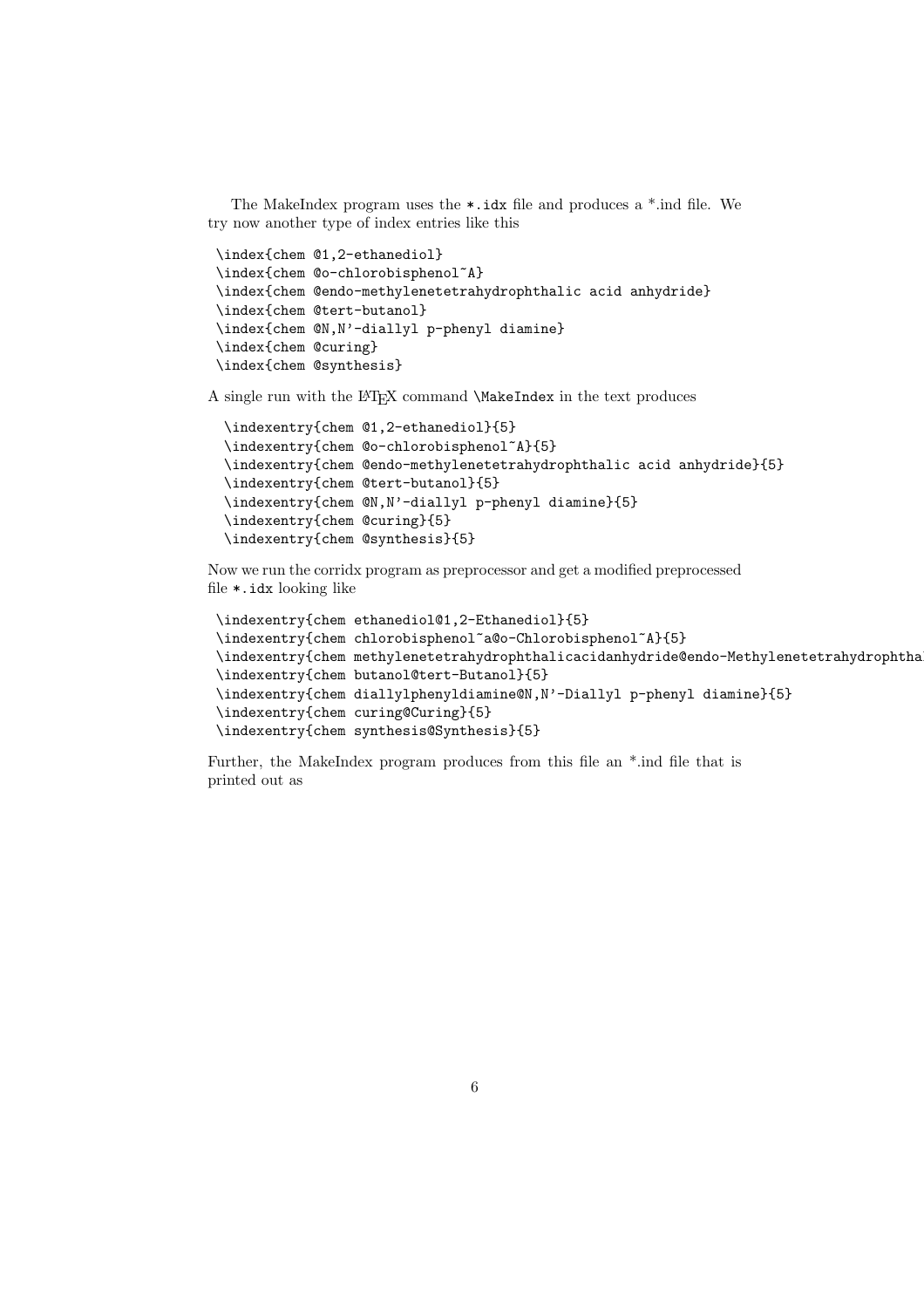tert-Butanol, 5 o-Chlorobisphenol A, 5 Curing, 5 N,N'-Diallyl p-phenyl diamine, 5 1,2-Ethanediol, 5 endo-Methylenetetrahydrophthalic acid anhydride, 5 Synthesis, 5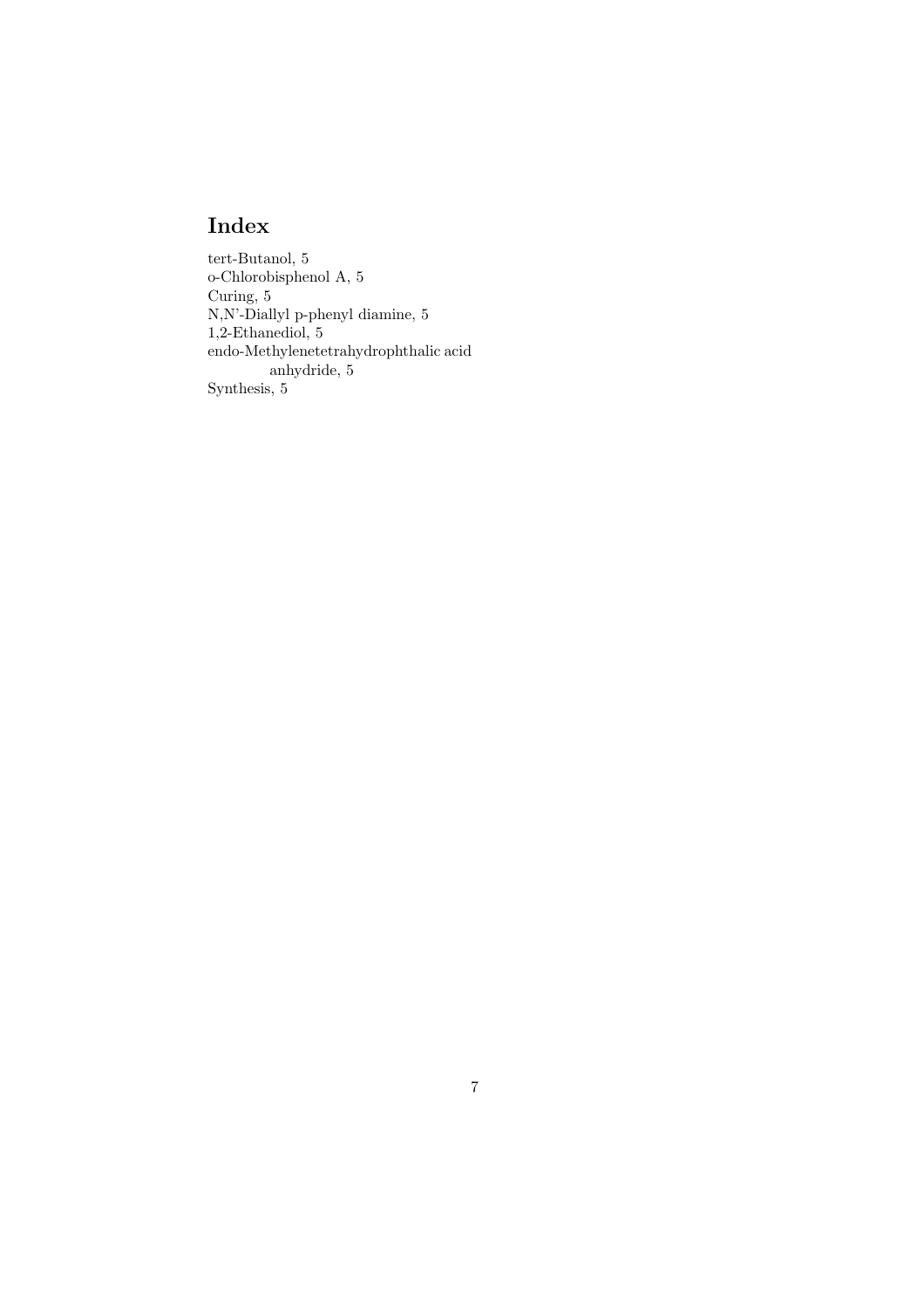This is probably what you want.

## 2 The Corridx Program

The source code of the program is in Pascal compiled with Free Pascal (http://www.freepascal.org/)

#### 2.1 Using the Program

Corridx stands for correct the  $\ast$ . idx file. The simplest call is to run corridx.exe. Then a file in.txt must be in the same directory as corridx.exe and the output comes in a file out.txt. Therefore you may copy your \*.idx file into the in.txt, run corridx.exe and collect the output from out.txt. This output copy back in your \*.idx file and run immediately the MakeIndex program.

If a command line parameter just one meaning a valid file name is there, then the corridx.exe takes this as input file and copies the output back to this file. If more than one command line is there, or if the filename is not correct, I did not check what will happen.

I am running from Winedt both programs, as I have changed the index menu into

```
Run("c:\fullpathtocorridx\corridx.exe %P\%N.idx","%P",0,0,"CorrIdx",1,1);
Prompt('Finished CorrIdx');
Exe('%B\Exec\MiKTeX\MakeIndex.edt');
```
The prompt is necessary to retard the program execution. Or else you may use instead of the Run command the WinExe command with the synchronize option. I did not check out this.

#### 2.2 Program Description

Note that every index entry you create must contain a @, otherwise an error will be created. For example create the entry \index{chem @1,4-butanediol}. The program scans each line in the \*.idx file. When it finds chem just behind the opening bracket {, it ignores what is after chem until it finds the @. Then it reads the name string until the closing bracket comes. There should be no \} in between. Finally it reads the string with the page number. The name string is copied to a sort string which is now processed:

- 1. Every text in between dollar signs is replaced by a blank.
- 2. Every non letter besides the tilde  $\tilde{\ }$  is replaced by a blank. So you may protect bisphenol~A.
- 3. Every single letter in between blanks is replaced by a blank.
- 4. Special sequences like exo, endo, tert, sec, cis, trans, syn, anti, cyclo, spiro are replaced by blanks.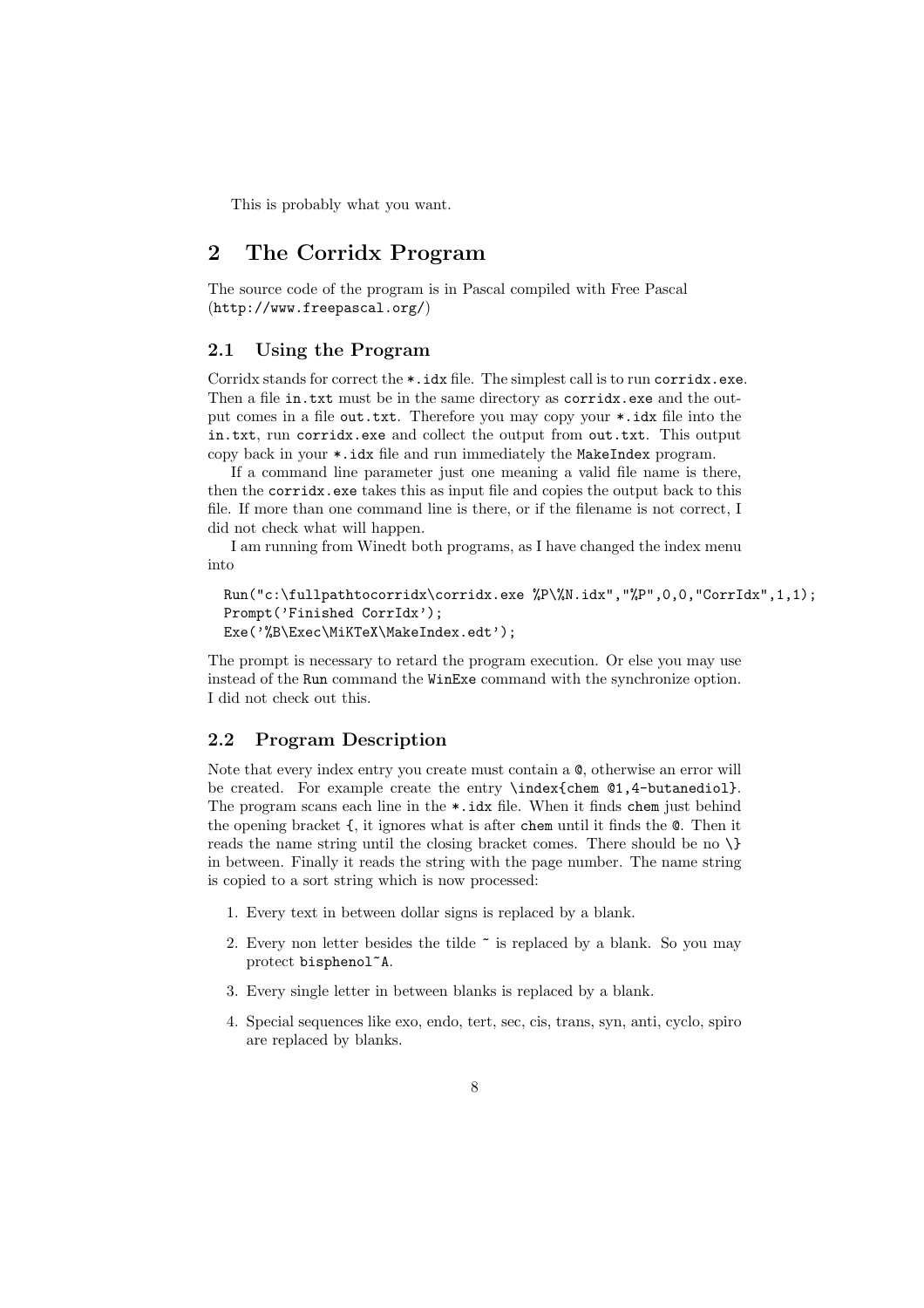5. what is left over is made lower case.

The program is looking now in the sort string for the first appearance of a letter and makes in the name string this position as uppercase. Then in the sort string all spaces are eliminated. Finally, the index entry is rebuilt to result in \indexentry{chem butanediol@1,4-Butanediol}{8}

#### 2.3 Further Options

Four types of index are allowed:

- 1. Index of chemicals \index{chem @1,3-Butadiene}
- 2. General Index \index{gen @Synthesis}
- 3. Index of acronyms \index{acr LCD@LCD!Liquid crystal display}
- 4. Index of other items \index{whatever you want@abc}

In an index entry of acronyms, a ! is compulsory. The example above produces the index: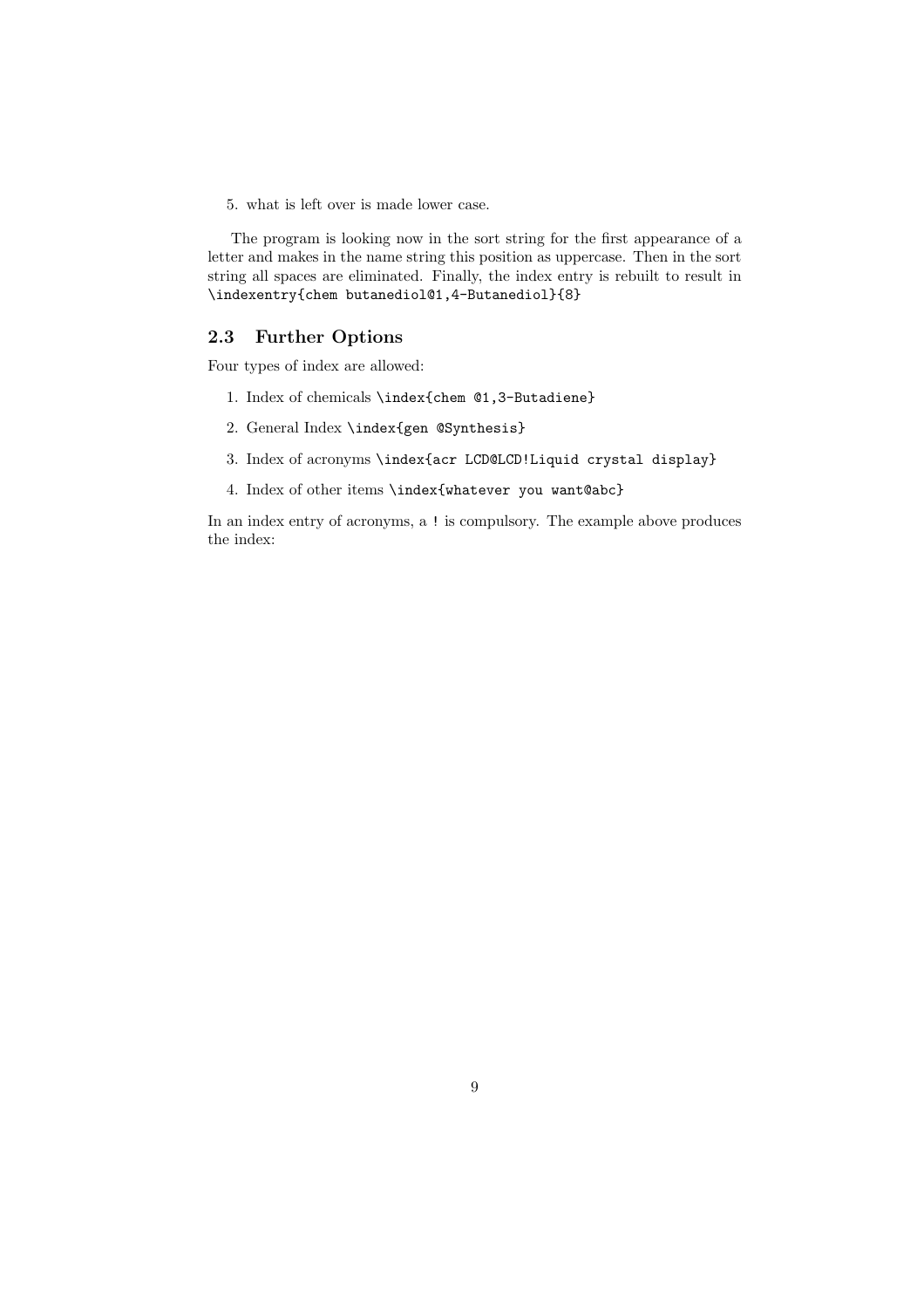LCD Liquid crystal display, 8

1,3-Butadiene, 8

Synthesis, 8

abc, 8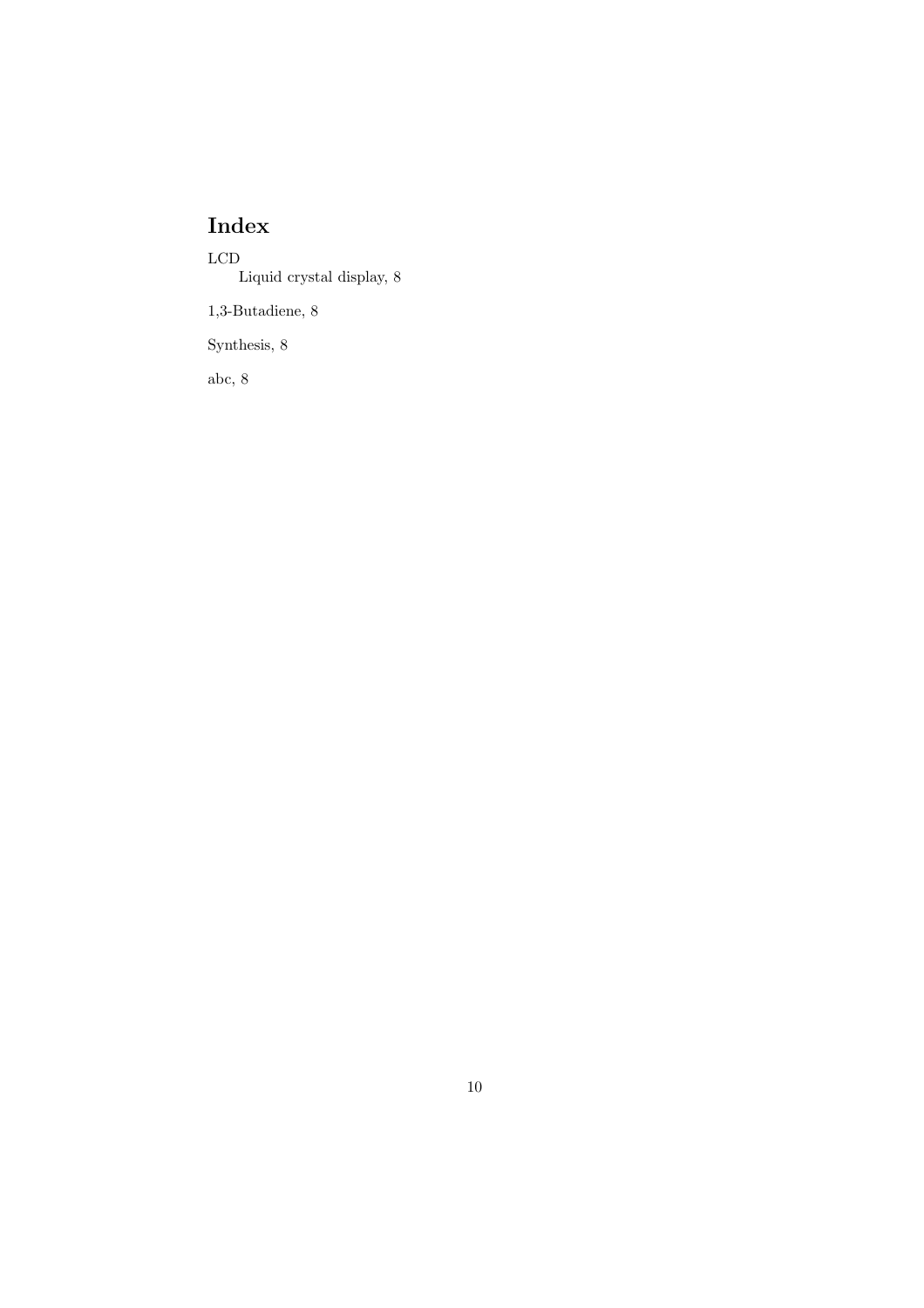## 3 User Defined Commands

To get a better performance, it is a good idea to define the following commands:

```
\newcommand{\ia}[2]{#1 {\nobreak(#2)}\index{acr #2@#2!#1}}
% is is an acronym index. Example: \ia{Polyalkylene oxide}{PAO} %
\newcommand{\ic}[1]{#1\index{chem #1@#1}}
% ic is a chemical index
\newcommand{\ib}[2]{#1 {\nobreak(#2)}\index{acr #2@#2!#1}\index{chem #1@#1}}
% ib is both acronym and chemical index
\newcommand{\ig}[2][]{#2\index{gen #2@#2#1}}
% ig is a general index
```
We show now the use of these commands in the following sample text. You should look in the original LAT<sub>EX</sub> file.

Note that we have in the text also the commands

```
\newcommand\swallow[1]{\relax}
\index{acr @\section*{Acronyms}\swallow|swallow}%
\index{chem @\section*{Chemicals}\swallow|swallow}%
\index{gen @\section*{General}\swallow|swallow}%
```
### 4 Sample Text

There are various types of novolak resins with different ortho to para ratios of the methylene linkages, high ortho novolak resins (HON), general-purpose novolak resins (GPN) and high para novolak resins (HPN).

The liquid-phase oxidation of cumene to cumene hydroperoxide (CHP) results in acetone and phenol. This is used for bisphenol A, bisphenol B, resorcinol, cresols, and xylenols. 2-Cyclohexyl-5-methylphenol is used for photoresists. m-Methoxyphenol, 2-naphthol, cardanol, and cardol, are other suitable phenols.

## 5 The Sample Text Verbatim

There are various types of novolak resins with different \ig[ resins]{ortho} to para ratios of the methylene linkages, \ia{high ortho novolak resins}{HON}, \ia{general-purpose novolak resins}{GPN} and \ia{high para novolak resins}{HPN}.

The liquid-phase oxidation of cumene to \ib{cumene hydroperoxide}{CHP} results in \ic{acetone} and \ic{phenol}. This is used for  $\ic{bisphenol^A}, \ic{bisphenol^B}, \ic{resorcinol},$ \ic{cresol}s, and \ic{xylenol}s. \ic{2-Cyclohexyl-5-methylphenol} is used for \ig[!positive]{photoresist}s. \ic{m-Methoxyphenol}, \ic{2-naphthol}, \ic{cardanol}, and \ic{cardol}, are other suitable \ig[!other]{phenols}.